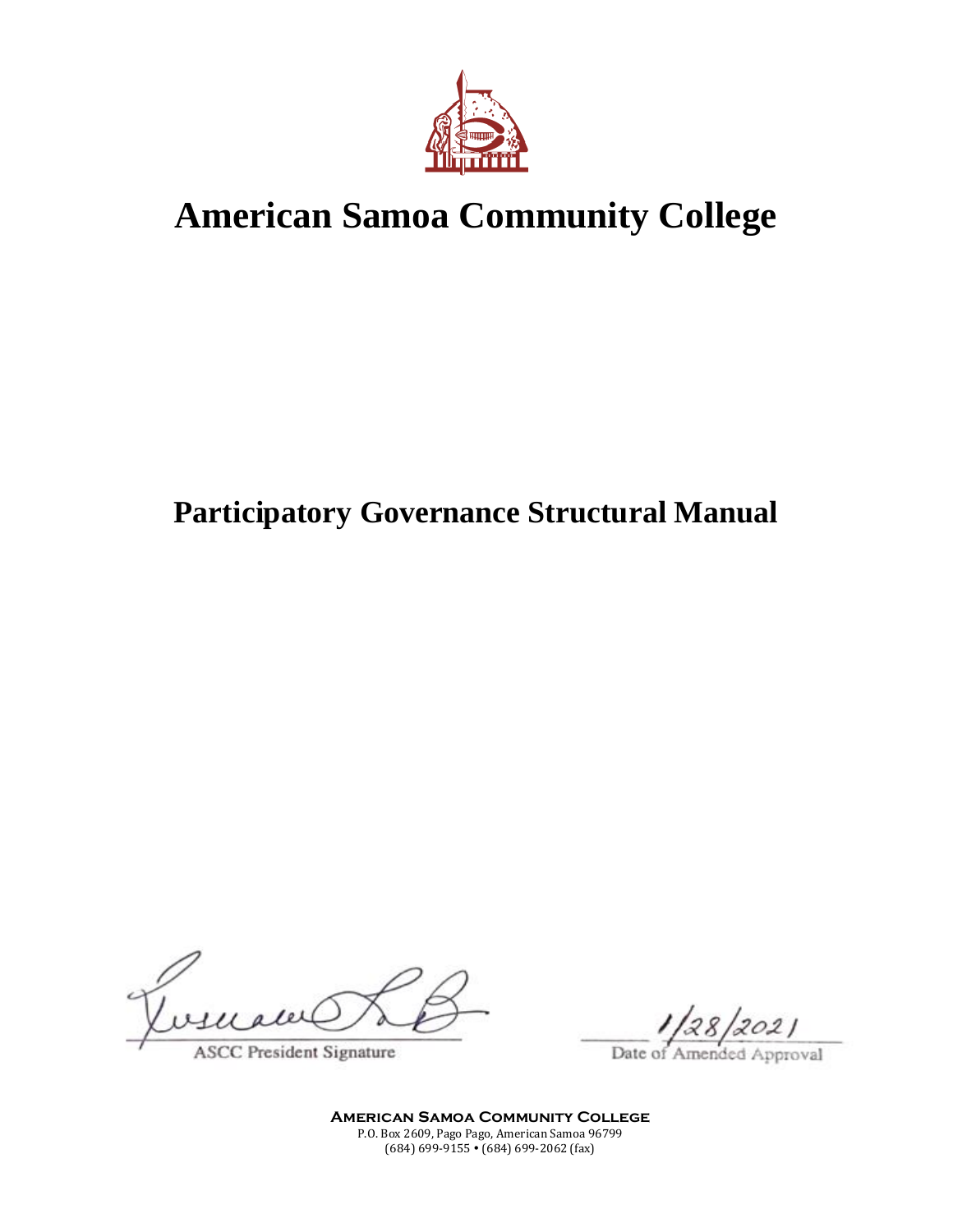## **Purpose of Participatory Governance**

The purpose of this manual is to describe the principles of participatory governance and the structure for making decisions at the American Samoa Community College (ASCC). This manual encompasses the primary facets of the American Samoa Community College's decision-making processes which includes:

- The principles of participatory governance that organize the College's operating agreements/shared governance;
- The type of groups that develop recommendations to ensure the planning for institutional effectiveness; and,
- The roles and responsibilities of its constituent groups in the implementation, assessment, and evaluation of institutional effectiveness for continuous improvement.

This manual represents ASCC's collegial consultation structure and procedures for decision-making in accordance to Chapter One (1) Board Policies which follow:

#### **Policy 1000- Mission and Vision, Goal(s), Objectives:**

*Board of Higher Education as it pertains to the College services, impacts, benefits, outcomes, recipients, and their relative worth (what goods, for which needs, at what cost).*

*The College mission and vision statements are reviewed during the Board's annual planning meeting, may be amended or set aside; and new mission and vision statements may be introduced, included are new or amended policies will take effect immediately upon passage or at such date as may be designated by the Board.*

*The Board assesses the potential benefits of each end statement, identifies the intended recipients, and considers the cost of fulfilling the statement. Once the Board has reached its decision, staff and faculty members' responsibility is to adopt the most efficient and appropriate means for achieving the end statements. Board members regularly monitor and measure progresses with regard to achievement of its official vision and mission statements.*

*Vision – The American Samoa Community College holds as its central theme Saili Le Atamai or to Seek Knowledge. Our journey pushes us forward to achieve our mission to provide high quality educational programs and services. We remain grounded in the core values of student centeredness, respect for diversity, collaboration and teamwork, respect for tradition and culture, and lifelong learning while meeting the challenges of the 21st Century. We envision an active impact in the development of the educational, social, cultural, political, economic, technological, and environmental well-being of American Samoa and the Pacific.*

*Mission – The mission of the American Samoa Community College is to foster successful student learning by providing high quality educational programs and services that will enable students to achieve their educational goals and to contribute to the social, cultural, political, economic, technological, and environmental well-being of American Samoa.*

*To fulfill this mission, the College, as an open admissions, United States accredited, Land Grant institution, provides access to bachelor and associate degrees and certificate programs of study. These Programs prepare all students including those who are educationally underserved, challenged, or non-traditional for:*

- *Successful entry into the workforce*
- *Transfer to institutions of higher learning*
- *Awareness of the Samoan Culture and the Pacific*
- *Research and extension in human and natural resources*

#### **Policy 1001- College Organizational Structure:**

- *A. American Samoa Community College shall prepare and publish major organization, department and division charts for the purpose of communicating reporting relationships and functional responsibilities of its employees and more specifically of its management structure. The President shall establish organizational charts that delineate lines of responsibilities, and general duties of employees within the College.*
- *B. The Board and President shall have exclusive authority to approve and authorize the major and associated organization charts of the College.*

#### **Policy 1002- College Organization Charts:**

*A. The College's organizational charts shall be made available to all division supervisors and the College website. The major organizational chart will be updated as assessed. Divisional organization charts shall be approved to*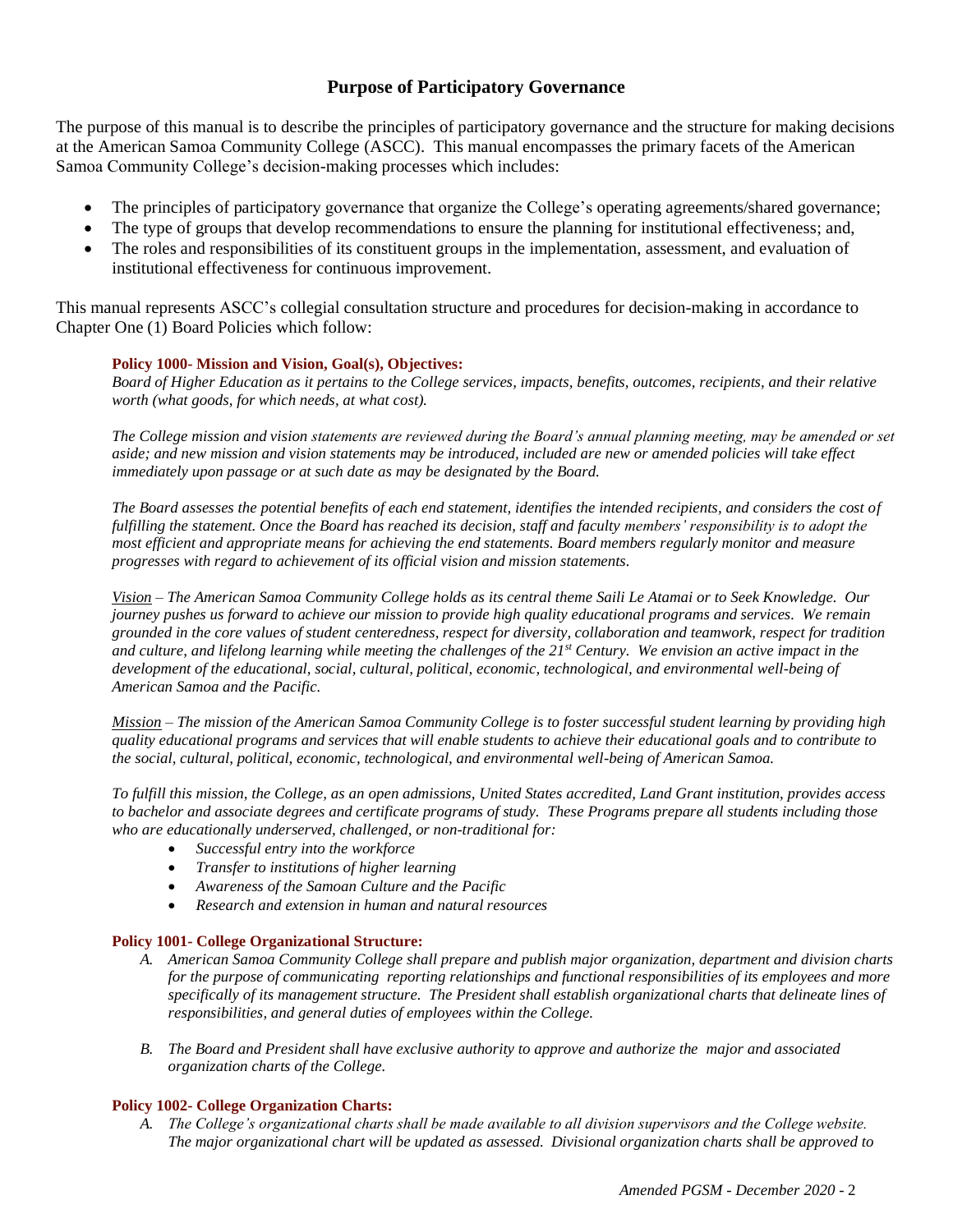*include changes by the President and appropriate Vice President and a final approval and copy filed with the President's Office.*

#### **Policy 1003- Board Policy and College Regulations/Procedures:**

- *A. The Board of Higher Education may adopt such policies as are authorized by law or determined by the Board to be necessary for the efficient operations of the College. Board policies are intended to be statements of intent by the Board on specific issues within its subject matter jurisdiction. The policies have been written to be consistent with provisions of law, but do not encompass all laws relating to the American Samoa government and federal activities. All college employees are expected to know of and observe all provisions of law, policies and regulations pertinent to their job responsibilities.*
- *B. College Regulations and procedures shall be approved by the President in accordance to policy statements and apply to all students and personnel employed by the College, including the President and college administrators, and, where applicable, to agents and consultants of the College and the Board. College Regulations or procedures are to be issued by the President as statements of method to be used in implementing Board Policy Statements. College Regulations procedures may be revised as deemed necessary by the President.*
- *C. The President shall provide the Board with copies of the College Regulations. The Board reserves the right to direct revisions of the regulations/procedures should they, in the Board's judgment, be inconsistent with the Board's own policies.*

#### **Policy 1003.1- College Regulations/Procedures:**

- *A. College regulations shall be proposed by any employee of ASCC and submitted to their supervisor to be reviewed. A standard form shall be used in the submission and forwarded to the appropriate lines of authority as delineated in the organizational/divisional charts. Any policy that evolves from Federal regulations, local laws, and other documents in which compliance is required shall be reviewed by the College designated legal counsel.*
- *B. Divisions shall develop internal rules specific to the operations of the division which shall be approved by the Division supervisor and endorsed by the President or the appropriate Vice President. A copy shall be forwarded to the President's Office for the record. Internal rules shall be posted in an area that is visible to the employee.*

#### **Policy 1004- Comprehensive Program Review and Assessment of Instructional Programs, Student Services and Administrative Services:**

*This policy establishes that ASCC shall implement assessment and review processes that authentically measure the work of the institution toward achieving its mission.* 

*ASCC is committed to planning, assessment, and continuous improvement by implementing a cyclical and participative process that meets the institutional effectiveness and achievement standards required by the Accrediting Commission for Community and Junior Colleges (ACCJC).* 

#### *Definitions:*

*Institutional Effectiveness: The measurement of ASCC's performance against established mission, goals, and outcomes.*

#### *Institutional Assessment and Program Review:*

*A collaborative, ongoing effort by administration, faculty and staff to assess the overall effectiveness of ASCC's programs as well as administrative, academic, and student support service areas toward the achievement of its mission, vision, and goals.*

#### *Assessment Process:*

*Involves collecting and analyzing relevant data to learning and performance outcomes. The analysis of the data will provide a measure of the learning and achievements so that modifications can be made in the delivery of instruction or services that will move the institution forward to meet the overall goal of continuous improvement.*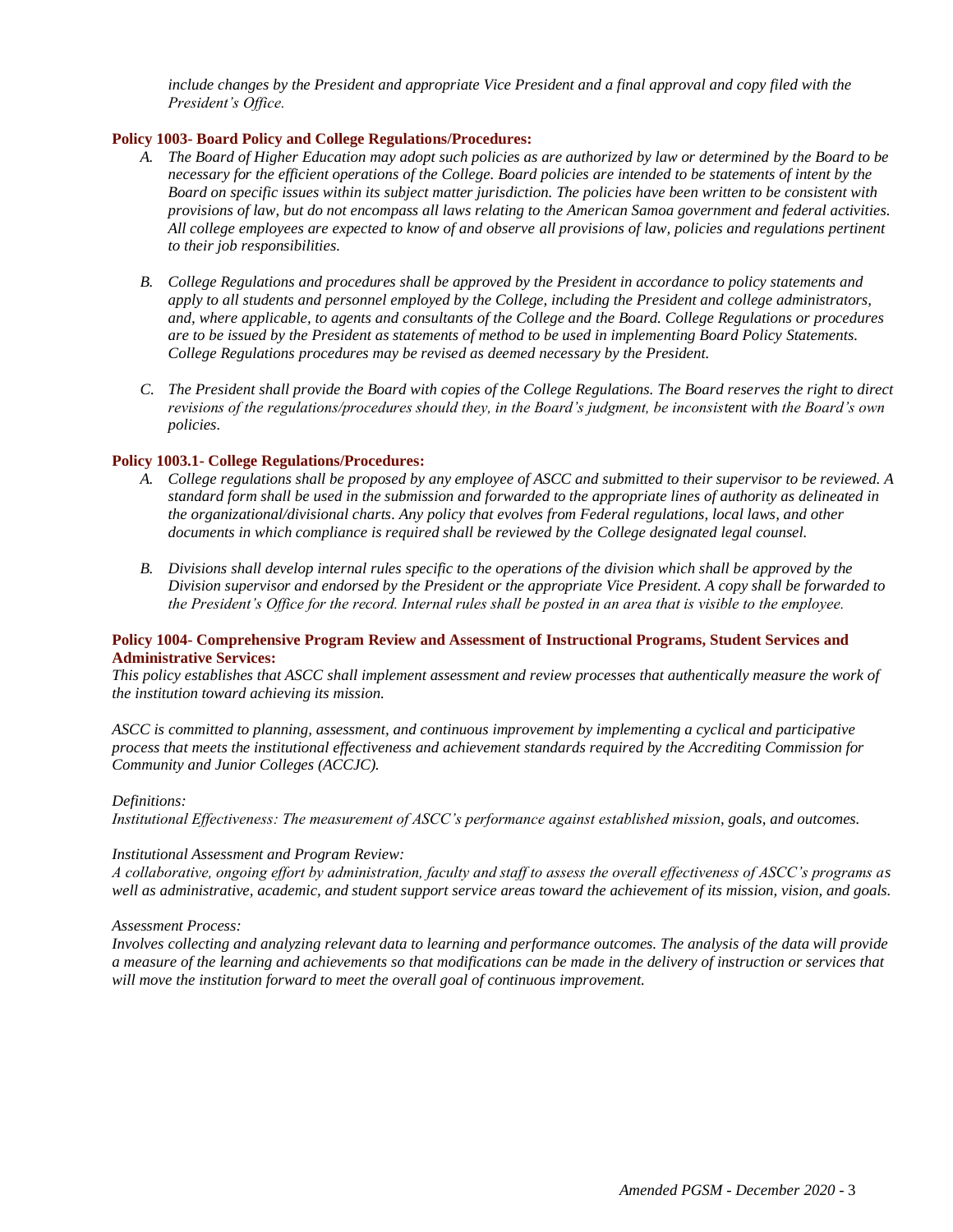## **Table of Contents**

| <b>Purpose of Participatory Governance</b>                              | $\overline{2}$ |
|-------------------------------------------------------------------------|----------------|
| <b>Section I: Introduction</b>                                          | 5              |
| <b>Section II: ASCC Vision</b>                                          | 5              |
| <b>Section III: ASCC Mission</b>                                        | 5              |
| <b>Section IV: Institution Learning Outcomes</b>                        | 5              |
| <b>Section V: Participatory Governance Core Values</b>                  | 6              |
| <b>Section VI: Constituent Roles in Governance and Decision-Making</b>  | 6              |
| <b>Section VII: Types of Decision-Making Groups</b>                     | $\overline{7}$ |
| Governance Groups                                                       | $\overline{7}$ |
| <b>Operational Groups</b>                                               | 8              |
| <b>Task Force Groups</b>                                                | 11             |
| <b>Section VIII: Roles and Responsibilities of Constituent Groups</b>   | 11             |
| <b>Section IX: Program Review</b>                                       | 11             |
| <b>Institutional Program Review</b>                                     | 11             |
| Divisional Program Review                                               | 12             |
| <b>Section X: Assessment of Student Learning and Achievement</b>        | <u>12</u>      |
| <b>Institutional Learning Outcomes</b>                                  | 13             |
| <b>Institutional Student Achievement Standards</b>                      | 13             |
| <b>Section XI: ASCC Organizational Chart and Communication Protocol</b> | 13             |
| <b>Section: XII: President's Authority</b>                              | 13             |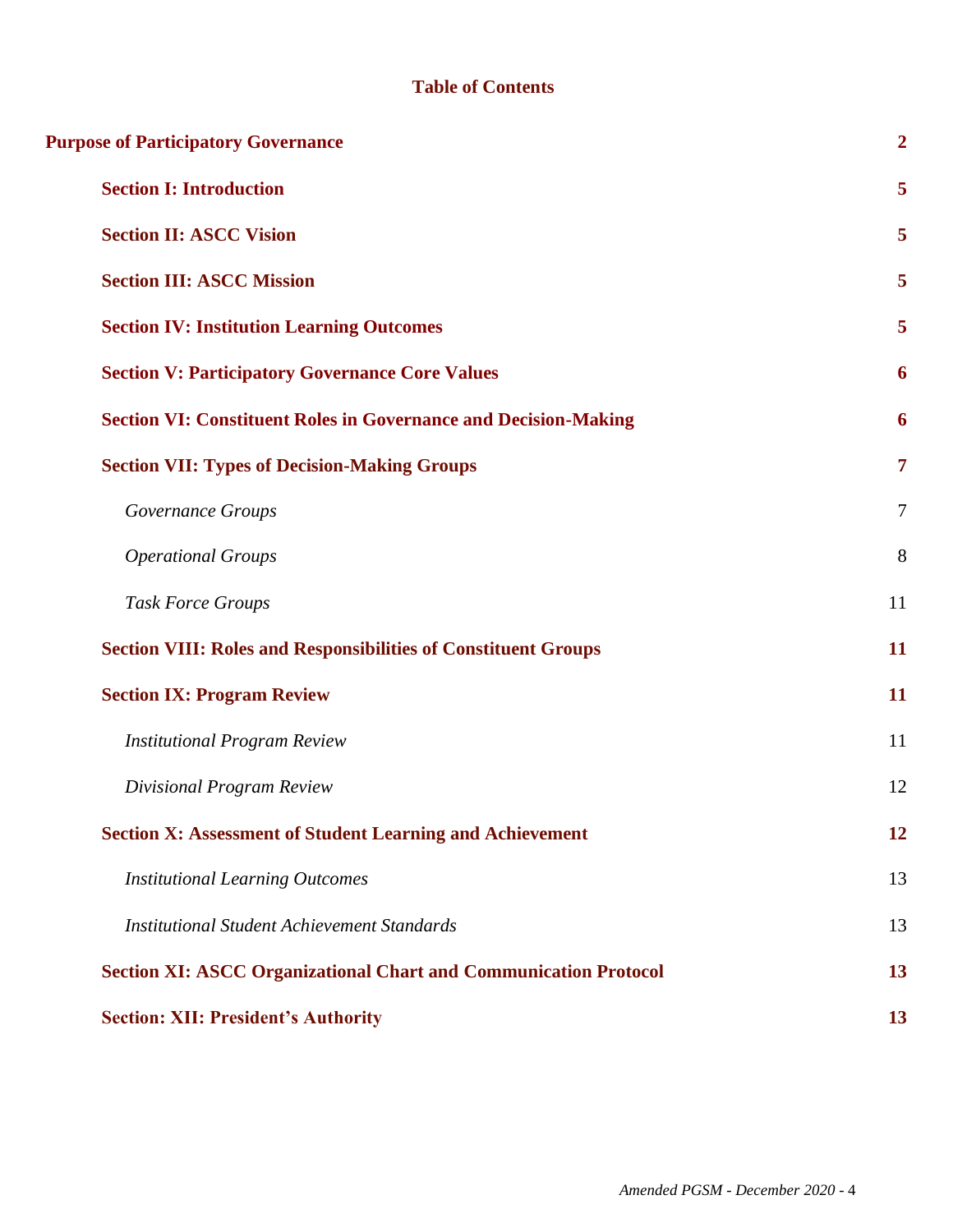## **I. Introduction:**

This document maps the American Samoa Community College's approach to governance and decision-making to reflect a participatory process amongst Board members, faculty, staff, administration, and students. The various partnerships of internal stakeholders, through participation in defined constituent groups, are committed to the best interest of the College's students and are unified by ASCC's Vision, Mission, Core Values, and Institutional Learning Outcomes to assure that student success is the focus of all institutional priorities.

This document describes the governance and decision-making processes that ASCC utilizes, as well as the opportunities for meaningful dialogue and collaboration by constituent groups towards making sound decisions. This document includes the purpose, membership and reporting structure.

## **II. ASCC Vision:**

The American Samoa Community College holds as its central theme "Saili le Atamai" or to "seek knowledge." Our journey pushes us forward to achieve our mission to provide high quality educational programs and services. We remain grounded in the core values of student centeredness, respect for diversity, collaboration and teamwork, respect for tradition and culture, and lifelong learning while meeting the challenges of the 21st Century. We envision an active impact in the development of the educational, social, cultural, political, economic, technological, and environmental well-being of American Samoa and the Pacific.

## **III. ASCC Mission:**

The mission of the American Samoa Community College is to foster successful student learning by providing high quality educational programs and services that will enable students to achieve their educational goals and to contribute to the social, cultural, political, economic, technological, and environmental well-being of American Samoa.

To fulfill this mission, the College, as an open admissions, United States accredited, Land Grant institution, provides access to bachelor and associate degrees and certificate programs of study. These programs prepare all students including those who are educationally underserved, challenged, or non-traditional for:

- **Successful entry into the workforce**
- **T**ransfer to institutions of higher learning
- **A**wareness of the Samoan Culture and the Pacific
- **R**esearch and extension in human and natural resources

## **IV. Institutional Learning Outcomes:**

Upon graduating from the American Samoa Community College, all students should acquire the skills and demonstrate proficiencies as:

- 1. Effective Communicators: ASCC graduates communicate respectfully, listen attentively, seek clarification, and value the opinions of others. Graduates effectively present information using a variety of modes and media. They adapt their method of presentation to suit specific audiences and convey their intended message using a variety of oral, written, and visual strategies.
- 2. Quantitative Competent Individuals: ASCC graduates organize, and critically examine written, oral, visual, and numerical information. Graduates efficiently use technology as a tool to gather and evaluate information from a variety of perspectives. Graduates use the information ethically, respecting the legal restrictions that exist when using published, confidential, or proprietary information.
- 3. Critical Thinkers: ASCC graduates engage in the examination of ideas, issues, and problems, drawing on established bodies of knowledge and means of analysis. Graduates organize information logically and consider alternative strategies. They recognize the need for multiple voices and seek opportunities for those voices to be heard.
- 4. Global Citizens: ASCC graduates are prepared to participate in regional and global communities. They demonstrate knowledge of their region and the world.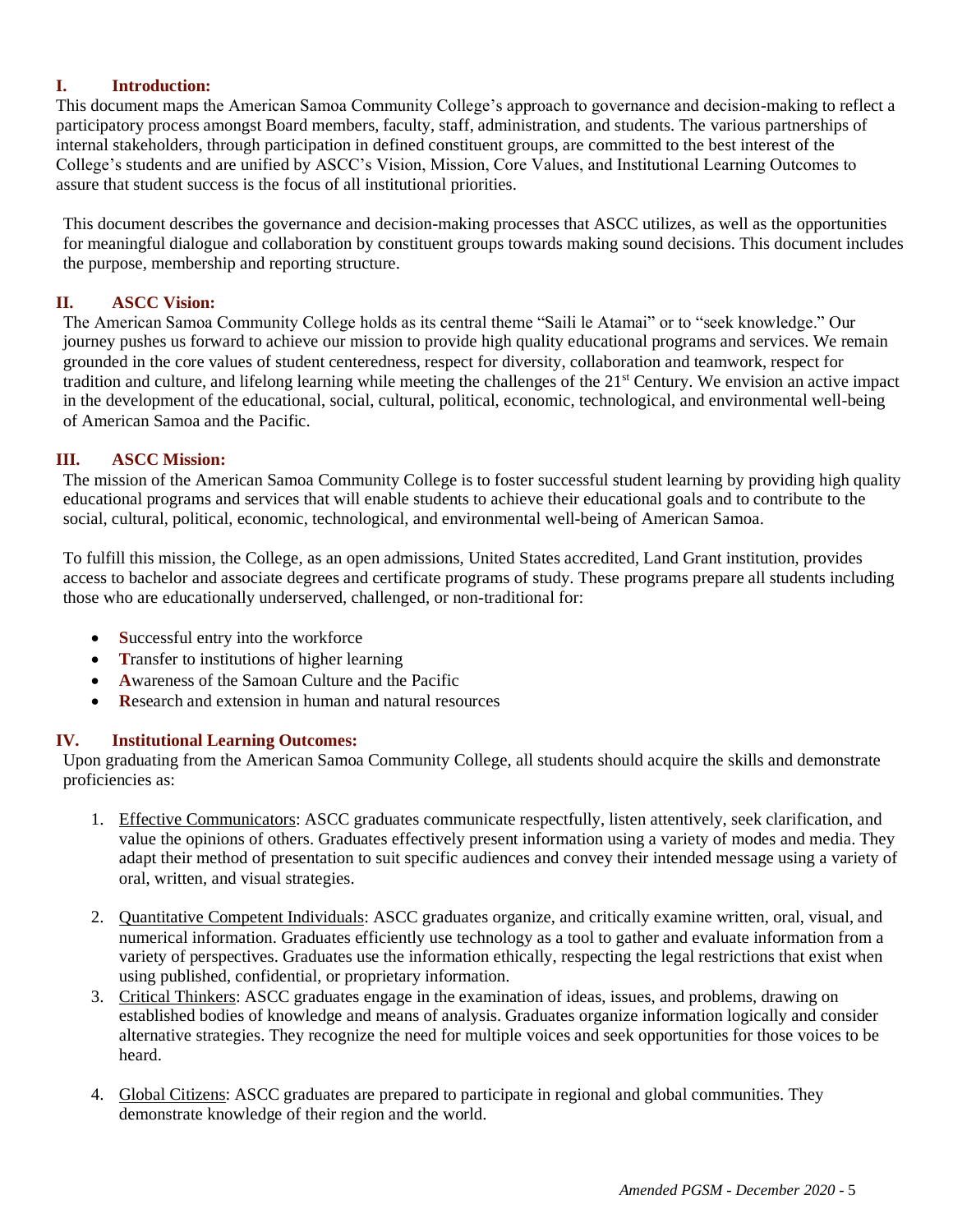5. Responsible Leaders: ASCC graduates act with integrity and take ethical and equitable responsibility for their actions. Graduates engage in professional dialogue and participate in learning communities.

## **V. Participatory Governance Core Values:**

Through the missions of our programs and services, ASCC holds itself accountable to the following:

- 1. Student Centeredness: ASCC commits to provide high quality programs and services focusing on student learning. Leaders and members of all constituent groups are committed to:
	- Provide instructional programs and courses of highest quality, regardless of mode of delivery, location or  $level:$
	- Promote academic integrity, scholarship, and empowerment.
- 2. Respect for Diversity: ASCC embraces individuality and appreciation of global perspectives and viewpoints that enhance quality in life. Leaders and members of all constituent groups are committed to:
	- Promote diversity in education needs of the community and to assist individual students in realizing their maximum potential in a setting of cultural changes;
	- Promote opportunities, access, and equity.
- 3. Collaboration and Teamwork: ASCC promotes a sound environment for networking opportunities through effective communication, partnerships, and growth. Leaders and members of all constituent groups are committed to:
	- Focus on proactive and innovative initiatives for student success.
- 4. Respect for Tradition and Culture: ASCC embraces cultural heritage, traditions, language, and customs and their impact on education and research. Leaders and members of all constituent groups are committed to:
	- Understand its role as an essential component of the economic growth of American Samoa.
- 5. Lifelong Learning: ASCC encourages continuation of learning and provides pathways for personal, ethical, and professional growth. Leaders and members of all constituent groups are committed to:
	- Nurture the environment where students will acquire marketable skills, develop self confidence, widen their interests, come to value the search for truth, deepen an appreciation for cultural diversity, and equipped to cope with their own social challenges. Individual student growth in this area is the paramount goal.

ASCC strives to improve its governance and decision-making processes, which are based on recognition of and respect for the interrelationships of its constituents.

## **VI. Constituent roles in Governance and Decision-Making:**

Provided are descriptions of constituents and their respective roles in decision making:

- 1. Board of Higher Education: The Board's role in decision-making is to determine policies and to serve as the governing and fiduciary body for the American Samoa Community College. The Board of Higher Education's ultimate responsibility is that the Mission of the College is fulfilled and that financial resources are sufficient for the continuous improvement and expansion of the College's educational programs and services.
- 2. President: In accordance to Policy 3001, the President's Role is the Chief Executive Officer (CEO) of the College and serves as an ex-officio member to the Board. The President is the Board's single official link to the operations of the College. The Board hires the President for the administration of the College to develop a system of rules, procedures, and guidelines necessary to implement the Board's policies consistent with all applicable laws.
- 3. Students: The role of students in decision-making is to provide recommendations to the President that have or will have a significant effect on them as well as the processes for developing those recommendations. Students are represented through the Student Government Association.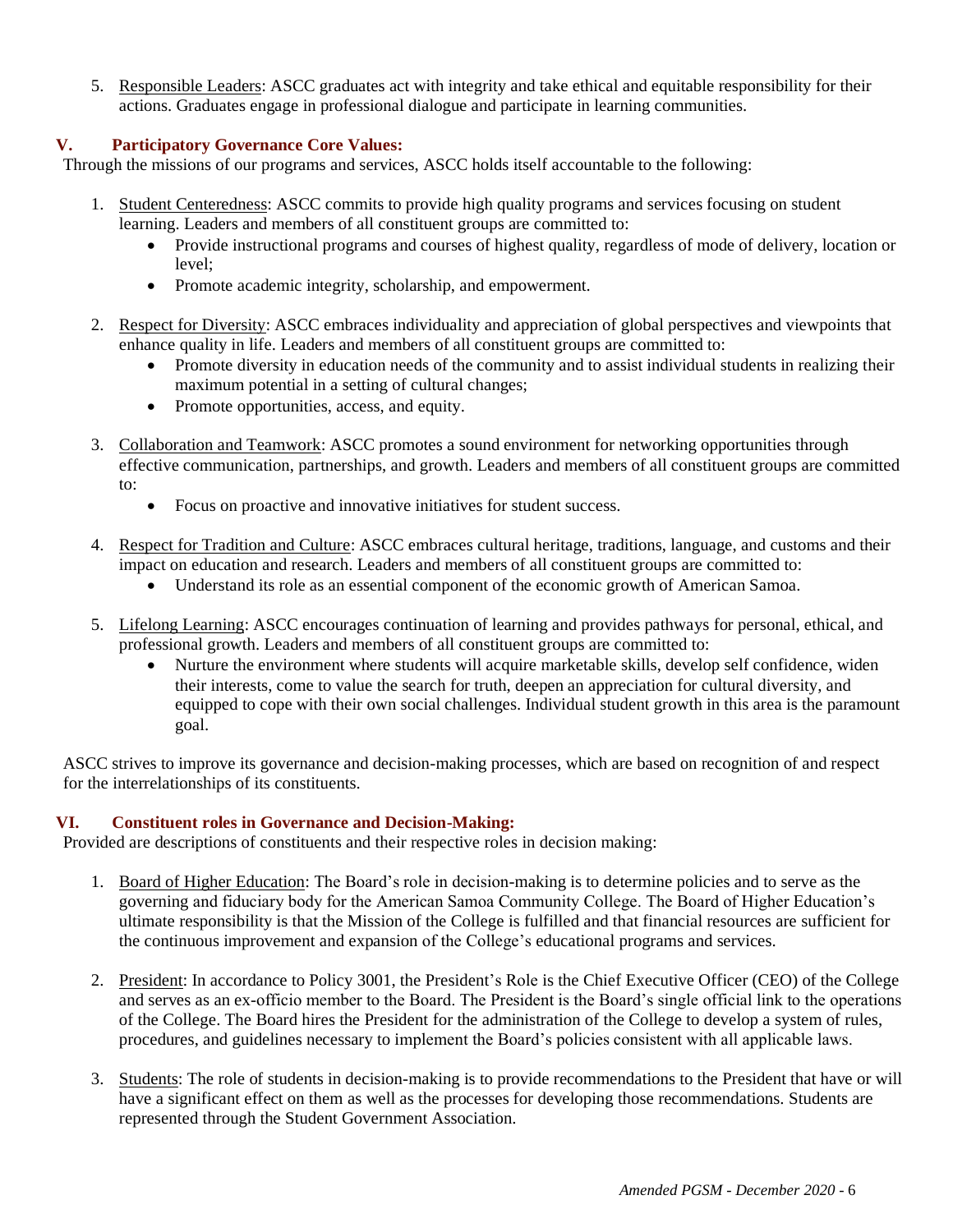- The student body elects the President of the Student Government Association, the officers and the representatives.
- A student representative is also elected by the student body *(all enrolled)* students to serve a one-year term as a Trustee on the Board of Higher Education.
- 4. Faculty: Full-time and adjunct faculty members may provide policy recommendations to the President that have or will have a significant effect on them as well as the process for developing those recommendations. Faculty and adjunct faculty are represented through the Faculty Senate.
	- Faculty and adjunct faculty elect Senator(s) to serve in the Faculty Senate. Faculty Senate elect the Chairman of the Faculty Senate and Senators to serve as officers. Terms and conditions for officers are determined through the Senate's by-laws.
- 5. Staff: Staff members may provide policy recommendations to the President that have or will have a significant effect on them as well as the process for developing those recommendations.
- 6. Administrators: The role of administrators in decision-making is determined by the responsibility and authority delegated to administrative positions as defined in their job descriptions. Administrators in general are expected to provide strong leadership in areas that include academic quality, planning, and operational routines appropriate to their functions. In addition, administrators are responsible for:
	- Planning and implementing standing procedures aligned accordingly to their department/program mission and/or outcomes.
	- Monitoring and assessing (Program Review) their outcomes, goals, objectives, activities, and department/program functions to determine department/program operational efficiency, including but not limited to governance and local policies and federal regulations that may apply.
	- Developing an annual preliminary budget for their operations based on data and analyses that will result in continuous improvements.
	- Participating in the hiring processes for potential employees in accordance to expertise and qualifications.
	- Supervising and evaluating the performance of their personnel to assure that established outcomes, goals, objectives, activities, and department/program functions are acceptably met.
	- Providing consultation and technical expertise to internal and external stakeholders regarding department/program mission and outcomes.
	- Administrators' recommendations regarding divisional operations follow the ASCC's Organization Chart on communication protocol.

## **VII. Types of decision-making groups that provide recommendations**:

The American Samoa Community College ensures that effective communication reflects sound decision-making processes with emphasis on inclusiveness and transparency for its constituencies. Members of all constituencies provide essential input to the dialogue on Mission effectiveness with a focus on the quality of the College's educational programs and services. Listed below are the different groups and their functions defined by purpose, composition, and outcomes.

1. Governance Groups: Consists of members who are given the authority by the President to bring information from constituents into the dialogue on Mission effectiveness and quality assurance, and to also bring information from the governance group back to their constituents. The Governance Groups consist of the Executive Leadership, President's Advisory Council (PAC), Accreditation Steering Committee, and Institutional Planning Committee.

| <b>Governance Group:</b>                                                      | <b>Purpose:</b>                                                                                                                                                      | <b>Outcome:</b>                                                                                                                          | <b>Members:</b>                                                                                                                                                                        |
|-------------------------------------------------------------------------------|----------------------------------------------------------------------------------------------------------------------------------------------------------------------|------------------------------------------------------------------------------------------------------------------------------------------|----------------------------------------------------------------------------------------------------------------------------------------------------------------------------------------|
| <b>Executive Leadership</b><br><b>Reporting Protocol:</b><br><b>President</b> | To review, plan, and assess<br>institutional effectiveness through its<br>operations and decision-making<br>processes and function according to<br>the ASCC Mission. | <b>ASCC</b> Procedural<br>Manual updates in<br>alignment with<br>ASCC policies;<br><b>Institutional Set</b><br>Achievement<br>Standards: | President<br>Vice President of Academic<br>Community & Student Affairs<br>Vice President of Administration<br>& Finance<br><b>Executive Director of Institutional</b><br>Effectiveness |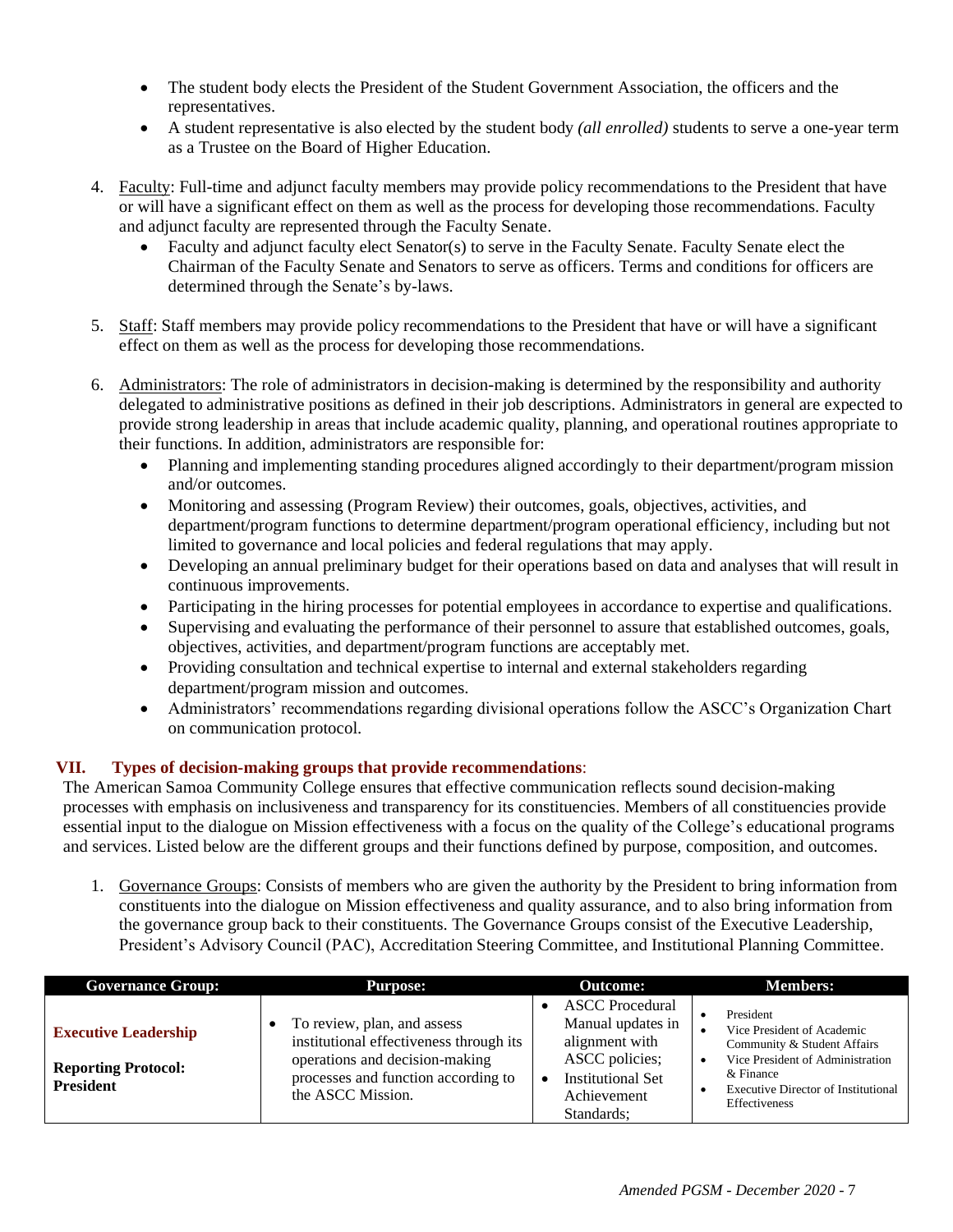| <b>President's Advisory Council</b><br><b>Reporting Protocol:</b><br><b>President</b><br>(By-Laws not required for<br><i>advisory</i> ) | To advise the President on plans,<br>$\bullet$<br>issues, and challenges.<br>To implement plans specified by the<br>$\bullet$<br>President congruent to the Mission<br>of the College that may include<br>internal and external stakeholders.                                                                                                                                                                                                                                                                                                             | Institutional<br>$\bullet$<br>Learning<br>Outcomes;<br>Mission<br>$\bullet$<br>Effectiveness.<br>Outcome is<br>$\bullet$<br>determined based<br>on assigned tasks.                                                                                                                                                                    | Vice President of Academic,<br>$\bullet$<br>Community and Student Affairs<br>Vice President of Administration<br>$\bullet$<br>& Finance<br><b>Executive Director of Institutional</b><br>$\bullet$<br>Effectiveness<br>Director of Agriculture,<br>$\bullet$<br>Community and Natural<br>Resources<br>Director of Samoan Studies<br>$\bullet$<br>Institute<br>Dean of Academic Affairs<br>$\bullet$<br>Dean of Student Services<br>$\bullet$                                                                                                                                                                                                                                                                                                                                                                                                                                                                                                                                 |
|-----------------------------------------------------------------------------------------------------------------------------------------|-----------------------------------------------------------------------------------------------------------------------------------------------------------------------------------------------------------------------------------------------------------------------------------------------------------------------------------------------------------------------------------------------------------------------------------------------------------------------------------------------------------------------------------------------------------|---------------------------------------------------------------------------------------------------------------------------------------------------------------------------------------------------------------------------------------------------------------------------------------------------------------------------------------|------------------------------------------------------------------------------------------------------------------------------------------------------------------------------------------------------------------------------------------------------------------------------------------------------------------------------------------------------------------------------------------------------------------------------------------------------------------------------------------------------------------------------------------------------------------------------------------------------------------------------------------------------------------------------------------------------------------------------------------------------------------------------------------------------------------------------------------------------------------------------------------------------------------------------------------------------------------------------|
| <b>Accreditation Steering</b><br><b>Committee</b><br><b>Reporting Protocol:</b><br><b>President</b>                                     | To define and review the<br>$\bullet$<br>institutional processes for<br>accreditation and reporting;<br>To define and implement the<br>$\bullet$<br>integrated framework for drafting<br>the College's Institutional Self<br>Evaluation Report (ISER);<br>To define and review the cycle and<br>$\bullet$<br>timeline for reviewing reports and<br>plans; and<br>To define and review the steps to<br>$\bullet$<br>address WASC-ACCJC<br>recommendations.                                                                                                 | Compliance to<br>$\bullet$<br>Eligibility<br>Requirements and<br>Commission<br>Policies;<br>Mission,<br><b>Academic Quality</b><br>and Institutional<br>Effectiveness, and<br>Integrity;<br><b>Student Learning</b><br>$\bullet$<br>Programs and<br>Support Services;<br>Institutional<br>Resources:<br>Leadership and<br>Governance. | <b>Accreditation Liaison Officer</b><br>$\bullet$<br><b>Assistant Accreditation Liaison</b><br>$\bullet$<br>Officer<br>Vice President of Academic,<br>٠<br>Community and Student Affairs<br>Vice President of Administration<br>$\bullet$<br>and Finance<br><b>Executive Director of Institutional</b><br>$\bullet$<br>Effectiveness<br>Dean of Academic Affairs<br>$\bullet$<br>Deans of Student Services<br>٠<br><b>Institutional Effectiveness Officer</b><br>$\bullet$<br>Program Director of Library<br>$\bullet$<br>Services<br>Program Director of Counseling<br>and Learning Services<br>Director of Agriculture,<br>$\bullet$<br>Community and Natural<br>Resources<br>Director of Samoan Studies<br>$\bullet$<br>Institute<br>Program Director of Teacher<br>$\bullet$<br>Education<br>Program Director of Nursing<br>$\bullet$<br>Program Director of Trade and<br>Technical<br><b>Financial Officer</b><br><b>Information Officer</b><br>Human Resources Officer |
| <b>Governance Group:</b>                                                                                                                | <b>Purpose:</b>                                                                                                                                                                                                                                                                                                                                                                                                                                                                                                                                           | <b>Outcome:</b>                                                                                                                                                                                                                                                                                                                       | <b>Members:</b>                                                                                                                                                                                                                                                                                                                                                                                                                                                                                                                                                                                                                                                                                                                                                                                                                                                                                                                                                              |
| <b>Institutional Planning</b><br><b>Executive Core Committee</b><br><b>Reporting Protocol:</b><br><b>President</b>                      | To plan the process of Program<br>$\bullet$<br>Review;<br>To monitor the progress of all<br>$\bullet$<br>departments and programs as they<br>undergo the institutional wide<br>Program Review;<br>To identify and propose<br>$\bullet$<br>recommendations on Strategic<br>Priorities based on Program Review<br>data;<br>To monitor the implementation of<br>$\bullet$<br>Strategic Priorities through<br>institutional defined data collection<br>mechanisms;<br>To report biennially on the status of<br>$\bullet$<br>the Institutional Strategic Plan. | Program Review<br>$\bullet$<br>and Planning<br>Calendar,<br>Instruments, and<br>Processes;<br>Institutional<br>$\bullet$<br>Strategic Plan;<br><b>Biennial Status</b><br>$\bullet$<br><b>Report on Mission</b><br>Effectiveness.                                                                                                      | Dean of Academic Affairs<br>Dean of Student Services<br>Director of Agriculture,<br>$\bullet$<br><b>Community and Natural Resources</b><br>Director of Samoan Studies<br>Institute<br><b>Executive Director of Institutional</b><br>Effectiveness (Chairperson)<br>Program Director of Teacher<br>Education<br>(2) Faculty Selected by the Faculty<br>Senate                                                                                                                                                                                                                                                                                                                                                                                                                                                                                                                                                                                                                 |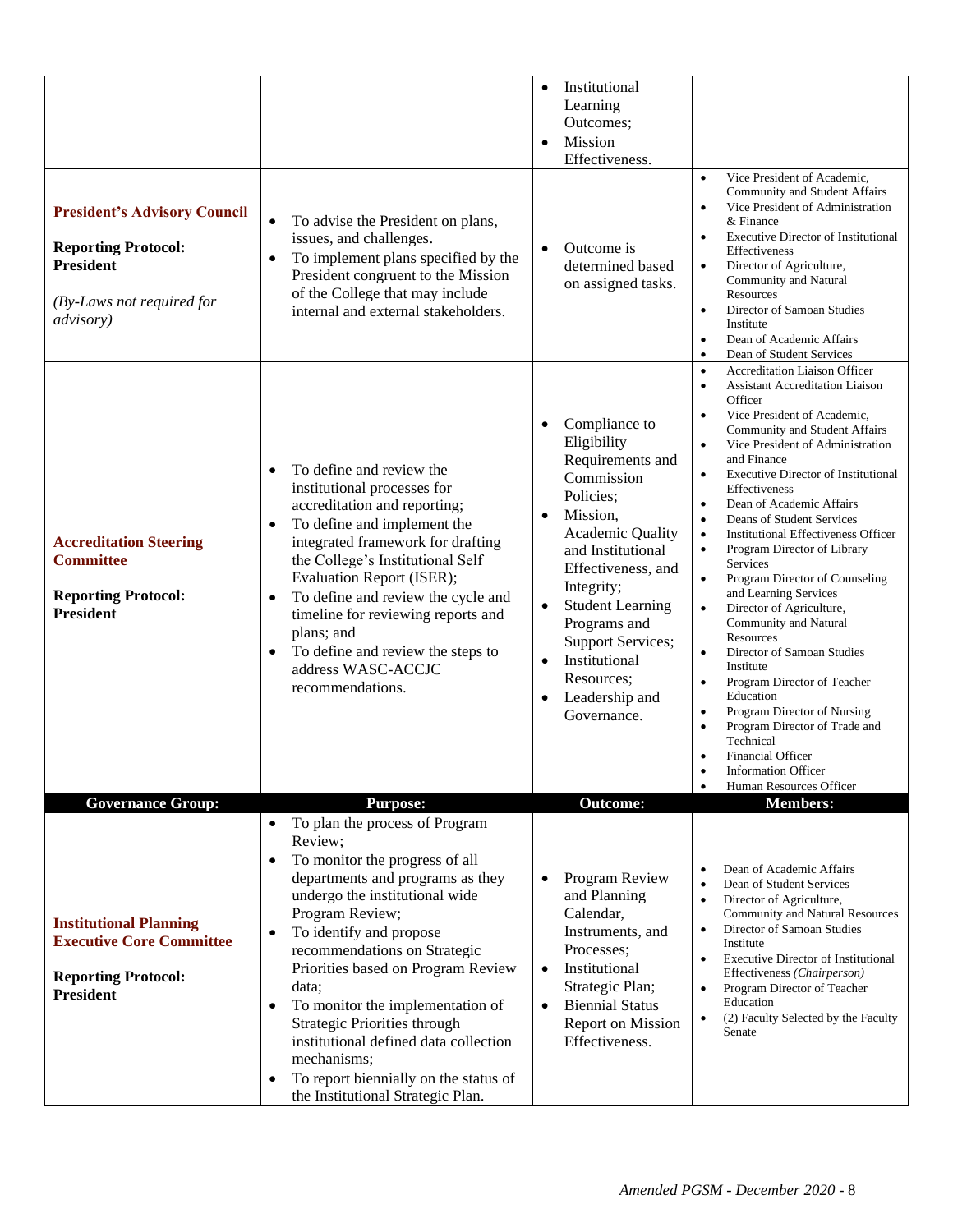2. Operational Groups: Consists of members who are given the authority by the President to implement institutional functions to carry out the College's rules and regulations. Operational Group members are designated based on the responsibilities in their job descriptions as assigned by the President. Operational Groups include the Leadership Team, Institution-Set Standard Committee, Core Curriculum Committee, General Curriculum Committee, Assessment Committee, and Resource Committee.

| <b>Operational Group:</b>                                                                                                              | Commute, Assessment Commutee, and Resource Commutee.<br><b>Purpose:</b>                                                                                                                                                                                                                                                                                                                                                                                                                                                                                                                                                                                                                                                                                                                                                                                            | <b>Outcome:</b>                                                                                                                                                                                                                                                                                        | <b>Members:</b>                                                                                                                                                                                                                                                                                                                                                                                                    |
|----------------------------------------------------------------------------------------------------------------------------------------|--------------------------------------------------------------------------------------------------------------------------------------------------------------------------------------------------------------------------------------------------------------------------------------------------------------------------------------------------------------------------------------------------------------------------------------------------------------------------------------------------------------------------------------------------------------------------------------------------------------------------------------------------------------------------------------------------------------------------------------------------------------------------------------------------------------------------------------------------------------------|--------------------------------------------------------------------------------------------------------------------------------------------------------------------------------------------------------------------------------------------------------------------------------------------------------|--------------------------------------------------------------------------------------------------------------------------------------------------------------------------------------------------------------------------------------------------------------------------------------------------------------------------------------------------------------------------------------------------------------------|
| <b>Leadership Team</b><br><b>Reporting Protocol:</b><br><b>Executive Leadership</b><br>(Bi-laws not required for<br><i>awareness</i> ) | To assure that operational<br>functions and processes are<br>defined, implemented,<br>monitored, and assessed in<br>accordance to policies as defined<br>in their job descriptions.                                                                                                                                                                                                                                                                                                                                                                                                                                                                                                                                                                                                                                                                                | Program Review of<br>$\bullet$<br>department and program<br>functions:<br>implementation,<br>monitoring, assessment,<br>and evaluation;<br>Assessment of Policies<br>$\bullet$<br>linked to<br>department/program;<br>Mission Effectiveness.<br>$\bullet$                                              | President<br>$\bullet$<br>Vice Presidents<br>$\bullet$<br><b>Executive Director</b><br>$\bullet$<br>Deans<br>$\bullet$<br>Directors<br>$\bullet$<br>Academic Program Directors<br>$\bullet$<br><b>Institutional Effectiveness</b><br>$\bullet$<br>Officer<br>Service Program Directors and<br>$\bullet$<br>Officers<br><b>Administrative Services Officers</b><br>$\bullet$<br><b>State Directors</b><br>$\bullet$ |
| <b>Core Curriculum</b><br><b>Committee</b><br><b>Reporting Protocol:</b><br><b>Vice President of Academic</b><br>and Student Affairs   | To facilitate the dialogue on<br>$\bullet$<br><b>Institution-Set Standards;</b><br>To review all General Education<br>$\bullet$<br>and Program Requirements for<br>all degrees and certificates;<br>To provide recommendations to<br>$\bullet$<br>members of the General<br>Curriculum Committee (GCC)<br>on options and ways to improve<br>and expand academic programs;<br>To provide a calendar and<br>$\bullet$<br>schedule of meetings for the<br>review of the academic catalog<br>for all instructional and<br>academic programs and<br>departments.<br>To provide guidance to the GCC<br>$\bullet$<br>and Student Support Services on<br>curricular issues that may impact<br>academic policies;<br>To provide recommendations to<br>$\bullet$<br>the Dean of Academic Affairs<br>and Dean of Student Services on<br>ways to improve academic<br>services. | The Core Curriculum<br>$\bullet$<br>Committee shall provide<br>written Semester reports<br>to the Dean of Academic<br>Affairs each spring and<br>fall term that will<br>include the Committee's<br>recommendations on<br>academic policies,<br>curriculum<br>development, and the<br>academic catalog. | Executive Director of<br>$\bullet$<br><b>Institutional Effectiveness</b><br>Dean of Academic Affairs<br>$\bullet$<br>Dean of Student Services<br>Program Director of Teacher<br>$\bullet$<br>Education<br>Program Director of Nursing<br>Program Director of Trade and<br>$\bullet$<br>Technical<br>Senior Faculty Representative(s)<br>$\bullet$                                                                  |
| <b>Operational Group:</b>                                                                                                              | <b>Purpose:</b>                                                                                                                                                                                                                                                                                                                                                                                                                                                                                                                                                                                                                                                                                                                                                                                                                                                    | <b>Outcome:</b>                                                                                                                                                                                                                                                                                        | <b>Members:</b>                                                                                                                                                                                                                                                                                                                                                                                                    |
| <b>General Curriculum</b><br><b>Committee</b><br><b>Reporting Protocol: Core</b><br><b>Curriculum Committee</b>                        | To review and approve new or<br>$\bullet$<br>revised courses, program<br>revisions, establishing pre-<br>requisites;<br>To review and approve Student<br>$\bullet$<br>Learning Outcomes;<br>To review and recommend the<br>$\bullet$<br>accurateness of Institutional Set<br>Achievement Standards;<br>To implement, assess, and<br>$\bullet$<br>recommend improvements on<br>academic policies;<br>To review ASCC's Mission;<br>$\bullet$<br>The Curriculum Committee.                                                                                                                                                                                                                                                                                                                                                                                            | <b>ASCC</b> Catalog;<br>$\bullet$<br>Academic Policies:<br>$\bullet$<br><b>Institutional Set</b><br>$\bullet$<br>Achievement Standards;<br><b>Student Learning</b><br>$\bullet$<br>Outcomes<br>Mission Effectiveness.<br>$\bullet$                                                                     | Dean of Academic Affairs<br>$\bullet$<br>Dean of Student Services<br>$\bullet$<br><b>Executive Director of</b><br>$\bullet$<br><b>Institutional Effectiveness</b><br>Academic and Program<br>Chairpersons (16)<br>ROTC Representative<br>$\bullet$<br>College & Life Planning<br>$\bullet$<br>Representative                                                                                                       |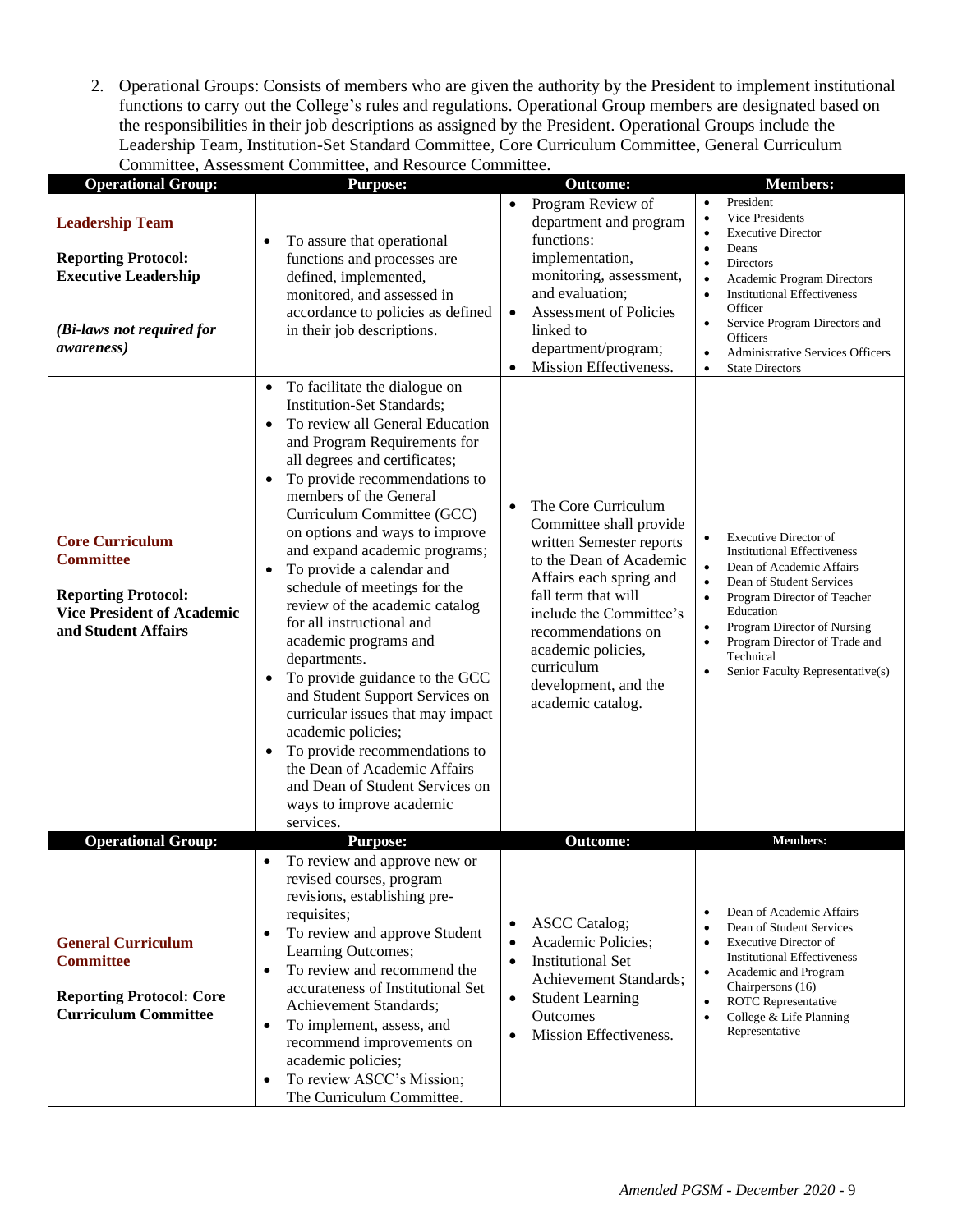| <b>Academic Assessment</b><br><b>Committee</b><br><b>Reporting Protocol: Core</b><br><b>Curriculum Committee</b>                                        | To review and monitor the<br>$\bullet$<br>dialogue on assessing student<br>learning outcomes;<br>To discuss and review student<br>learning outcomes and present<br>findings to the Curriculum<br>Committee;<br>To identify strengths and<br>٠<br>weaknesses of current student<br>learning outcomes;<br>To review the data from<br>٠<br>Academic Program Review on<br>course learning outcomes;<br>To initiate the process of<br>٠<br>developing an appropriate<br>assessment plan for the College;<br>To present a workable<br>٠<br>assessment plan to the<br>Curriculum Committee to<br>include: time frame, staff<br>development on SLO<br>assessment, review and<br>development of appropriate<br>instruments for assessing SLOs,<br>and implementation plan;<br>To monitor ongoing assessment;<br>٠<br>To review the College Mission<br>٠<br>according to SLO findings and<br>present to the Curriculum<br>Committee. | Analysis of SLOs;<br>$\bullet$<br>Academic Assessment<br>Processes;<br>Mission Effectiveness.<br>$\bullet$ | <b>Executive Director of</b><br>$\bullet$<br><b>Institutional Effectiveness</b><br>Dean of Academic Affairs<br>$\bullet$<br>Dean of Student Services<br>$\bullet$<br>Faculty Representatives from<br>$\bullet$<br>Academic Program and<br>Departments (16)<br><b>Institutional Assessment</b><br>$\bullet$<br>Researcher<br>ROTC Representative<br>$\bullet$<br>College & Life Planning<br>$\bullet$<br>Representative                                                           |
|---------------------------------------------------------------------------------------------------------------------------------------------------------|----------------------------------------------------------------------------------------------------------------------------------------------------------------------------------------------------------------------------------------------------------------------------------------------------------------------------------------------------------------------------------------------------------------------------------------------------------------------------------------------------------------------------------------------------------------------------------------------------------------------------------------------------------------------------------------------------------------------------------------------------------------------------------------------------------------------------------------------------------------------------------------------------------------------------|------------------------------------------------------------------------------------------------------------|----------------------------------------------------------------------------------------------------------------------------------------------------------------------------------------------------------------------------------------------------------------------------------------------------------------------------------------------------------------------------------------------------------------------------------------------------------------------------------|
| <b>Institution-Set Standard</b><br><b>Committee</b><br><b>Reporting Protocol:</b><br><b>Executive Director of</b><br><b>Institutional Effectiveness</b> | To establish a processes in<br>٠<br>which institutional<br>data/information can be<br>collected and released as<br>required by law and as required<br>by our governing agencies in a<br>timely manner;<br>To collect and release<br>$\bullet$<br>information to the requesting<br>divisions (internally and<br>externally) in a timely manner<br>by setting a data time-schedule<br>(monthly, quarterly, semester,<br>annual);<br>To collaborate to integrate<br>$\bullet$<br>existing data systems to provide<br>a more accurate, up-to-date, and<br>synchronized reporting;<br>To provide sound decisions<br>$\bullet$<br>regarding institutional<br>data/information requests,<br>release, collection, reporting,<br>and compliance.                                                                                                                                                                                    | Data analyses,<br>$\bullet$<br>collection and<br>dissemination.                                            | <b>Executive Director of</b><br><b>Institutional Effectiveness</b><br>Dean of Academic Affairs<br>$\bullet$<br>Dean of Student Services<br>Core Curriculum and General<br>$\bullet$<br>Curriculum members<br><b>Institutional Researcher</b><br>$\bullet$<br>Program Director of Counseling<br>$\bullet$<br>Financial Aid Officer<br>$\bullet$<br><b>Admissions Officer</b><br>$\bullet$<br>Records Officer<br>$\bullet$<br>Program Director of Library<br>$\bullet$<br>Services |
| <b>Resource Committee</b>                                                                                                                               | To develop sustainable plans<br>$\bullet$                                                                                                                                                                                                                                                                                                                                                                                                                                                                                                                                                                                                                                                                                                                                                                                                                                                                                  | Local, Federal,<br>$\bullet$                                                                               | Finance Officer<br>$\bullet$                                                                                                                                                                                                                                                                                                                                                                                                                                                     |
| <b>Reporting Protocol:</b>                                                                                                                              | (Comprehensive Maintenance                                                                                                                                                                                                                                                                                                                                                                                                                                                                                                                                                                                                                                                                                                                                                                                                                                                                                                 | Accreditation                                                                                              | <b>Information Officer</b><br>$\bullet$<br><b>Physical Facilities Management</b><br>$\bullet$                                                                                                                                                                                                                                                                                                                                                                                    |
| <b>Vice President of</b>                                                                                                                                | Plans) that encompasses a cycle<br>and timeline for all ASCC                                                                                                                                                                                                                                                                                                                                                                                                                                                                                                                                                                                                                                                                                                                                                                                                                                                               | Compliance<br>Comprehensive<br>$\bullet$                                                                   | Officer                                                                                                                                                                                                                                                                                                                                                                                                                                                                          |
| <b>Administration and Finance</b>                                                                                                                       | resources.                                                                                                                                                                                                                                                                                                                                                                                                                                                                                                                                                                                                                                                                                                                                                                                                                                                                                                                 | Maintenance Plans                                                                                          | Procurement Officer<br>$\bullet$<br>Human Resources Officer<br>$\bullet$                                                                                                                                                                                                                                                                                                                                                                                                         |
|                                                                                                                                                         |                                                                                                                                                                                                                                                                                                                                                                                                                                                                                                                                                                                                                                                                                                                                                                                                                                                                                                                            |                                                                                                            |                                                                                                                                                                                                                                                                                                                                                                                                                                                                                  |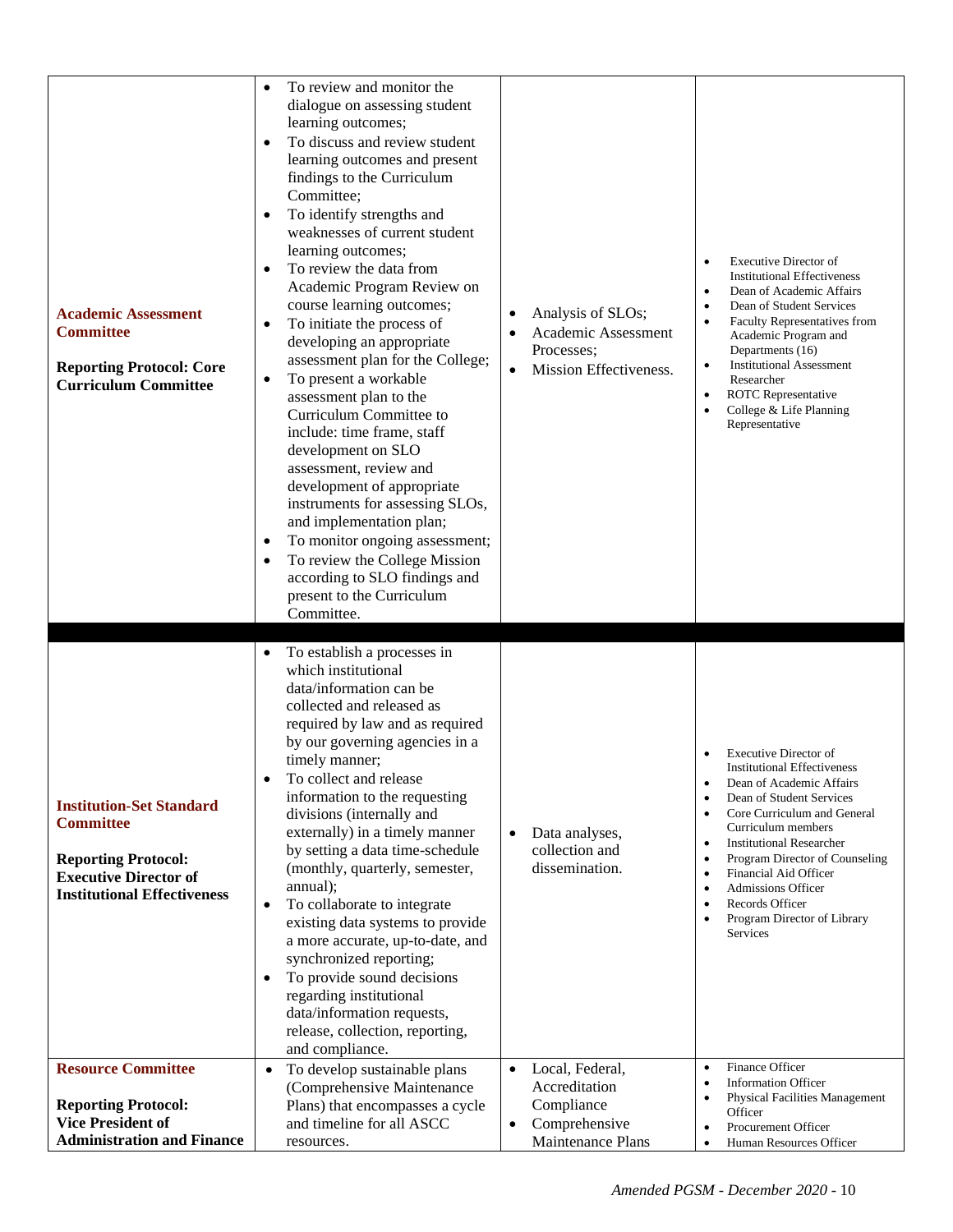| To plan, monitor, assess, and<br>evaluation the resource needs of<br>the College as well as seeking<br>potential funding through<br>eligible grant programs that may | <b>Bookstore Officer</b> |
|----------------------------------------------------------------------------------------------------------------------------------------------------------------------|--------------------------|
| assist the College to address its<br>Institutional Strategic Plan.                                                                                                   |                          |

3. Task Force Groups: Are formed to create a venue for dialogue and work on topics that require timely and concentrated energy. These groups are charged by the President or a governance group to perform specific functions that benefit the entire College. Membership on task forces is either voluntary or by appointment. Task forces are not ongoing; when a specific project is completed, the task force is dissolved.

## **VIII. Roles and responsibilities of constituent groups:**

The role of constituent groups in decision-making is to ensure that the College defines, implements, monitors, assesses, and evaluates the achievement of ASCC's Mission Statement through:

- Institutional Program Review;
- Institutional Assessment of Student Learning Programs and Services; and,
- Institutional Planning.

## **IX. Program Review:**

ASCC ensures that Program Review processes are ongoing, systematic and used to assess and improve student learning and achievement. The College reviews and refines its program review processes to improve institutional effectiveness. The results of program review are used to continually refine and improve program practices resulting in appropriate improvements in student achievement and learning.

**Accountability:** President

## **Charge:** Executive Leadership

## *Types of Program Reviews:*

- 1. Institutional Program Review: An institutional review of planning processes to provide access to institutional data; to provide assistance in the analysis of data for decision-making and to improve ASCC's operations through Strategic Planning.
	- A. Assessment Cycle: Biennially
	- B. Instrument: Institutional Program Review Survey
		- a. Review of Instrument: Biennially (Institutional Planning Executive Core Committee)
	- C. Areas for Review:
		- a. ASCC Mission Effectiveness
		- b. Student Learning Programs and Services
		- c. Resources
		- d. Governance
	- D. Participants: Administrators, Faculty, Students, Staff
	- E. Focus:
		- a. Institutional Set Achievement Standards
		- b. Institutional Learning Outcomes
		- c. Review of Institutional Strategic Plan Priorities
	- F. Procedures and Roles:
		- a. Dissemination and implementation of Program Review Surveys (Institutional Effectiveness Division);
		- b. Compilation of data summaries (Institutional Effectiveness Division);
		- c. Dissemination of Program Review summaries to the Institutional Planning Executive Core Committee (IPECC);
		- d. Analysis of data (IPECC);
		- e. Compilation and submission of analysis to the Leadership Triangle (IPECC);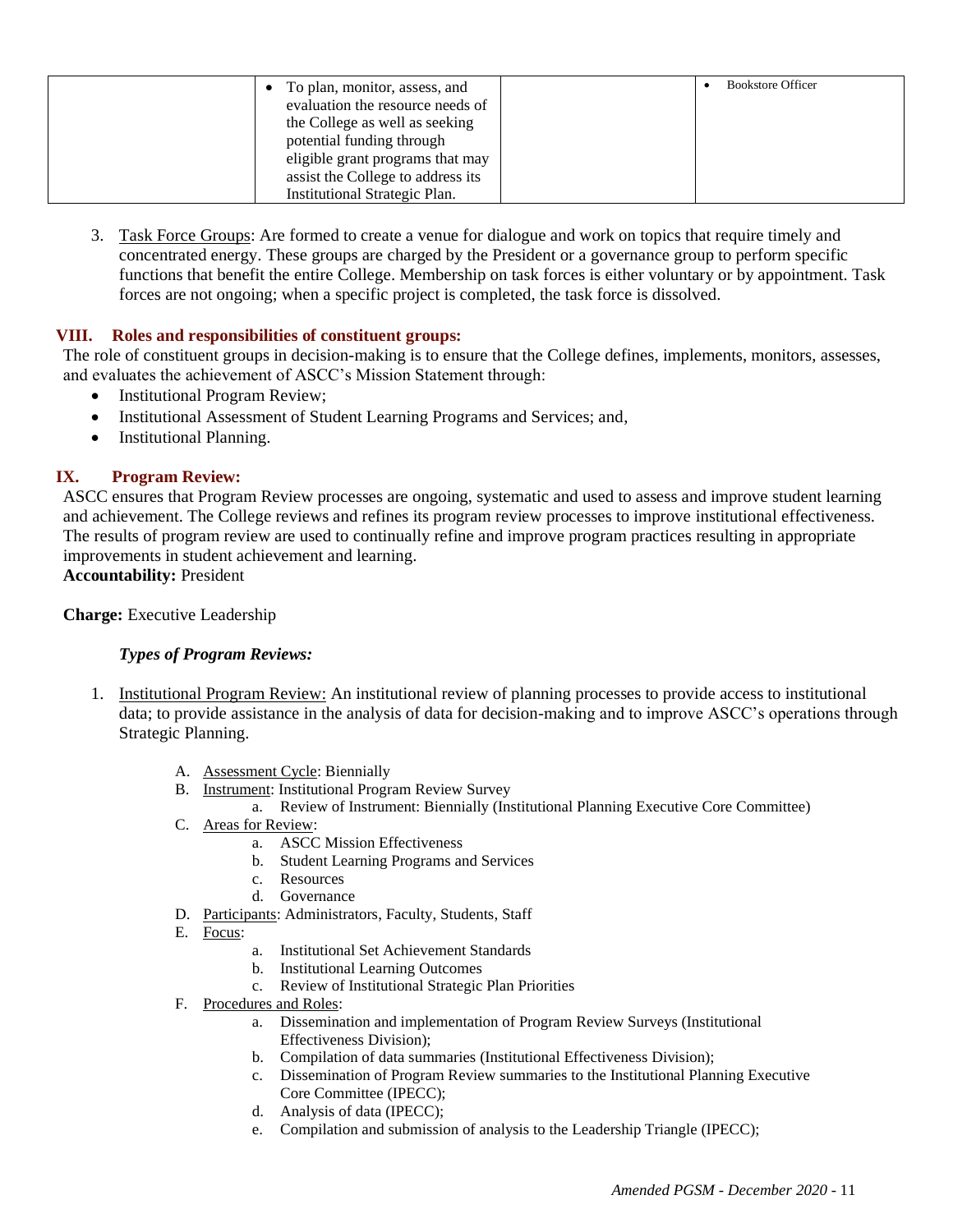- f. Review of Analysis by the Leadership Triangle with recommendations and/or approval (Leadership Triangle);
- g. Submission of analysis and action plans to the Board of Higher Education (President)
- h. Review by Board of Higher Education of analysis and action plans, followed by the Board's recommendations and/or approval (Board of Higher Education); and
- i. Analysis and Action Plans are approved and disseminated for institutional access, implementation, and archiving (President).
- G. Outcomes:
	- a. Institutional Strategic Plan Priorities
	- b. Board Policies
- 2. Divisional Assessment- Program Review: Assesses the quality of ASCC's instructional and noninstructional programs/departments to determine ways to improve the quality of education, scholarship, and services. The purpose of Divisional Assessment- Program Review is to assure that ASCC provides high quality programs for students and to identify opportunities for improvement for each academic program and service department.
	- A. Assessment Cycle: Annually
	- B. Instrument: Divisional Assessment- Program Review Survey
		- a. Review of Instrument: Annually (Programs/Departments)
	- C. Areas for Review:
		- a. Divisional Mission and Outcomes
		- b. Evaluation of Program/Department Effectiveness and Improvements
		- c. Decision Making
		- d. Personnel
		- e. Staff Development and Facilities
		- f. Equipment & Technology
		- g. Student Support Services
		- h. Safety and Emergency Procedures
		- i. Divisional Planning and Resource Allocation
	- D. Participants: Programs and Departments
		- a. Students
		- b. Faculty
		- c. Staff
		- d. Administrators
	- E. Procedures and Roles:
		- a. Implementation of Divisional Assessment Surveys (Institutional Effectiveness Division)
		- b. Compilation of data summaries (Institutional Effectiveness Division);
		- c. Dissemination of Program Review summaries accordingly to each department/program (Institutional Effectiveness Division);
		- d. Analysis of data (Program/Department);
		- e. Analysis is compiled and submitted to respective Vice President for review, recommendations, and/or approval (Vice President of Academic and Student Affairs/Vice President of Administration and Finance);
		- f. Analysis is submitted and reviewed by the President with recommendations and/or approval (Vice President of Academic and Student Affairs/Vice President of Administration and Finance);
		- g. Analyses, Resource Allocation Plans are submitted to the Board of Higher Education (President)
		- h. Board of Higher Education Reviews Analysis and Resource Allocation Plans, and provides recommendations and/or approval (Board of Higher Education); and
		- i. Analysis and Action Plans are disseminated for institutional access, implementation, and archiving. (President)
	- F. Outcomes:
		- a. Planning and Resource Allocation Analysis of ASCC Operations

#### **X. Assessment of Student Learning and Achievement:**